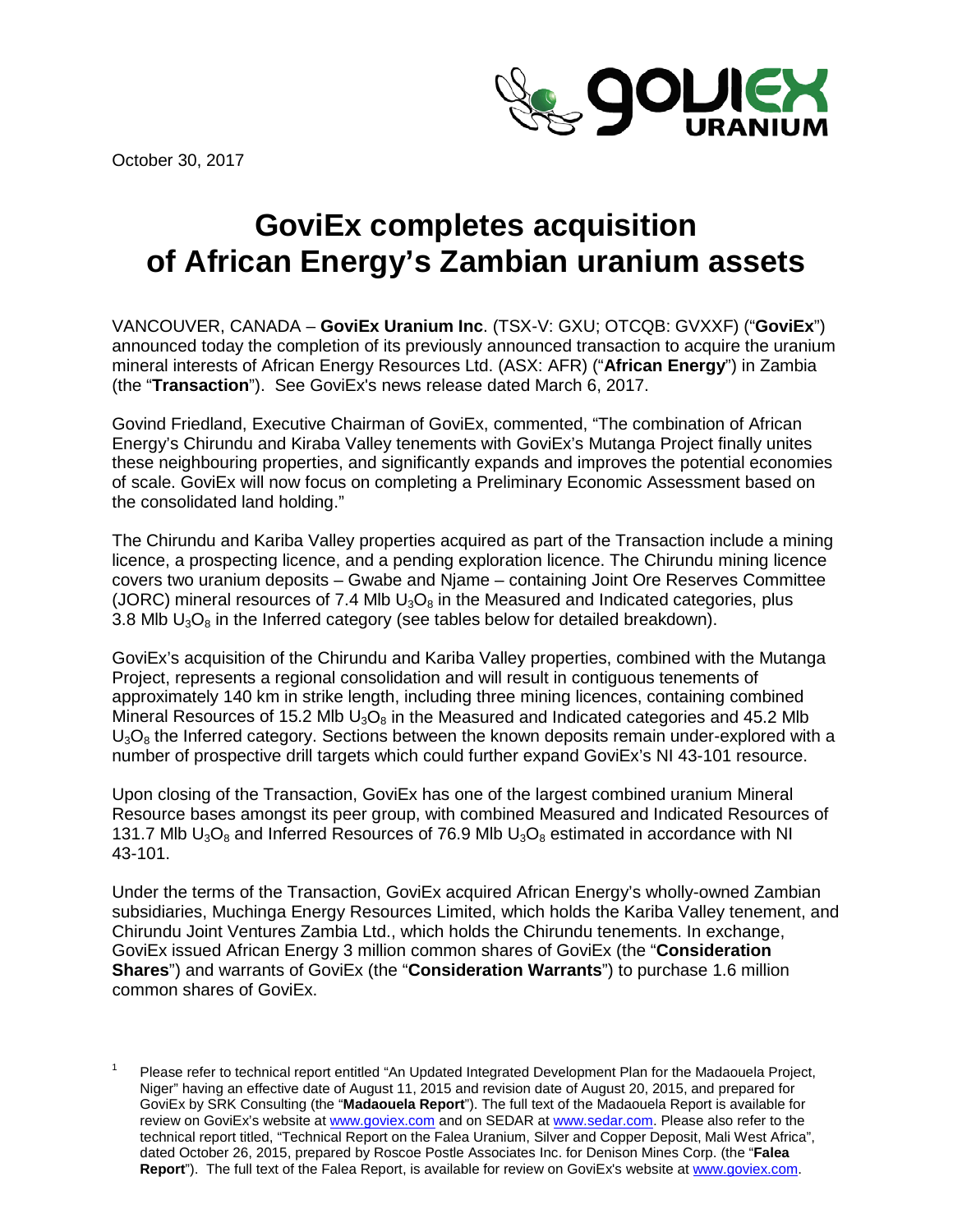Each Consideration Warrant is exercisable until October 30, 2020, subject to certain acceleration provisions, for one common share of GoviEx at a price-per-share of US\$0.23 (being the United States dollar equivalent of 160% of the ten (10) day volume weighted average price of GoviEx's common shares on the TSX Venture Exchange ("**TSX-V**") calculated from the last trading day before the closing of the Transaction).

The Consideration Shares, Consideration Warrants and any common shares issuable upon exercise of the Consideration Warrants are subject to certain contractual transfer restrictions until April 30, 2018.

The Transaction is subject to the receipt of final approval of the TSX-V.



**Figure 1: Regional geology and key uranium deposits in the Karoo Basin**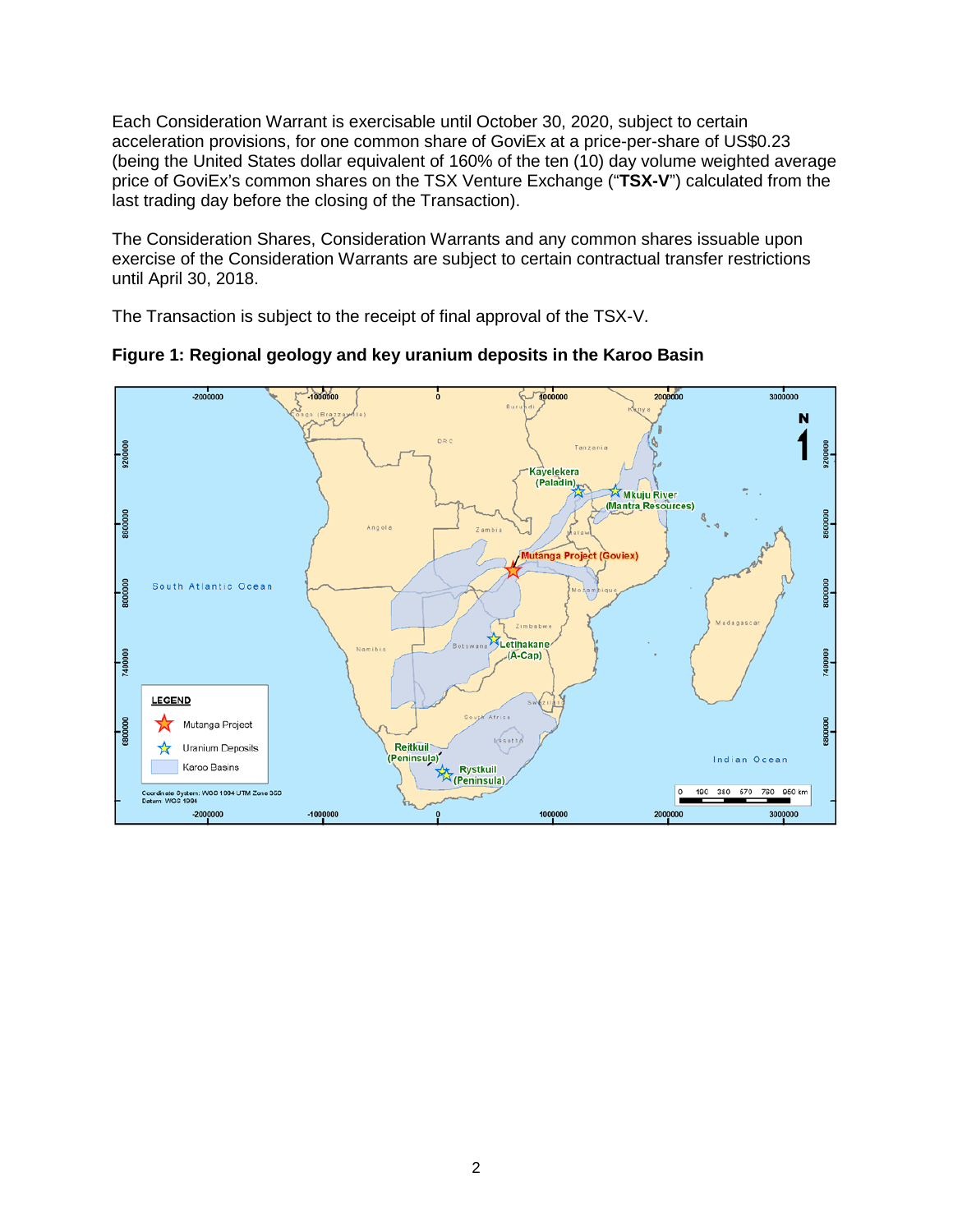

# **Figure 2: Mutanga, Chirundu and Kariba Valley licences**

## **Njame and Gwabe Mineral Resources**

| <b>Deposit</b>                             |           | <b>Tonnes (Mt)</b> | $U_3O_8$ (ppm) | $U_3O_8$ (MIbs) |  |
|--------------------------------------------|-----------|--------------------|----------------|-----------------|--|
| <b>Njame Mineral</b><br><b>Resource</b>    | Measured  | 2.7                | 350            | 2.1             |  |
|                                            | Indicated | 3.7                | 252            | 2.1             |  |
|                                            | Inferred  | 6.6                | 240            | 3.5             |  |
| Gwabe<br><b>Mineral</b><br><b>Resource</b> | Measured  | 1.3                | 237            | 0.7             |  |
|                                            | Indicated | 3.6                | 313            | 2.5             |  |
|                                            | Inferred  | 0.8                | 178            | 0.3             |  |

**Note:** Njame mineral resource is as of January 2010; Gwabe mineral resource is as of March 2009. The updated resource estimates are completed using the Ordinary Kriging method, and classified with reference to the criteria set out in the Australasian Code For Reporting of Exploration Results, Mineral Resources and Ore Reserves (JORC Code, December 2004).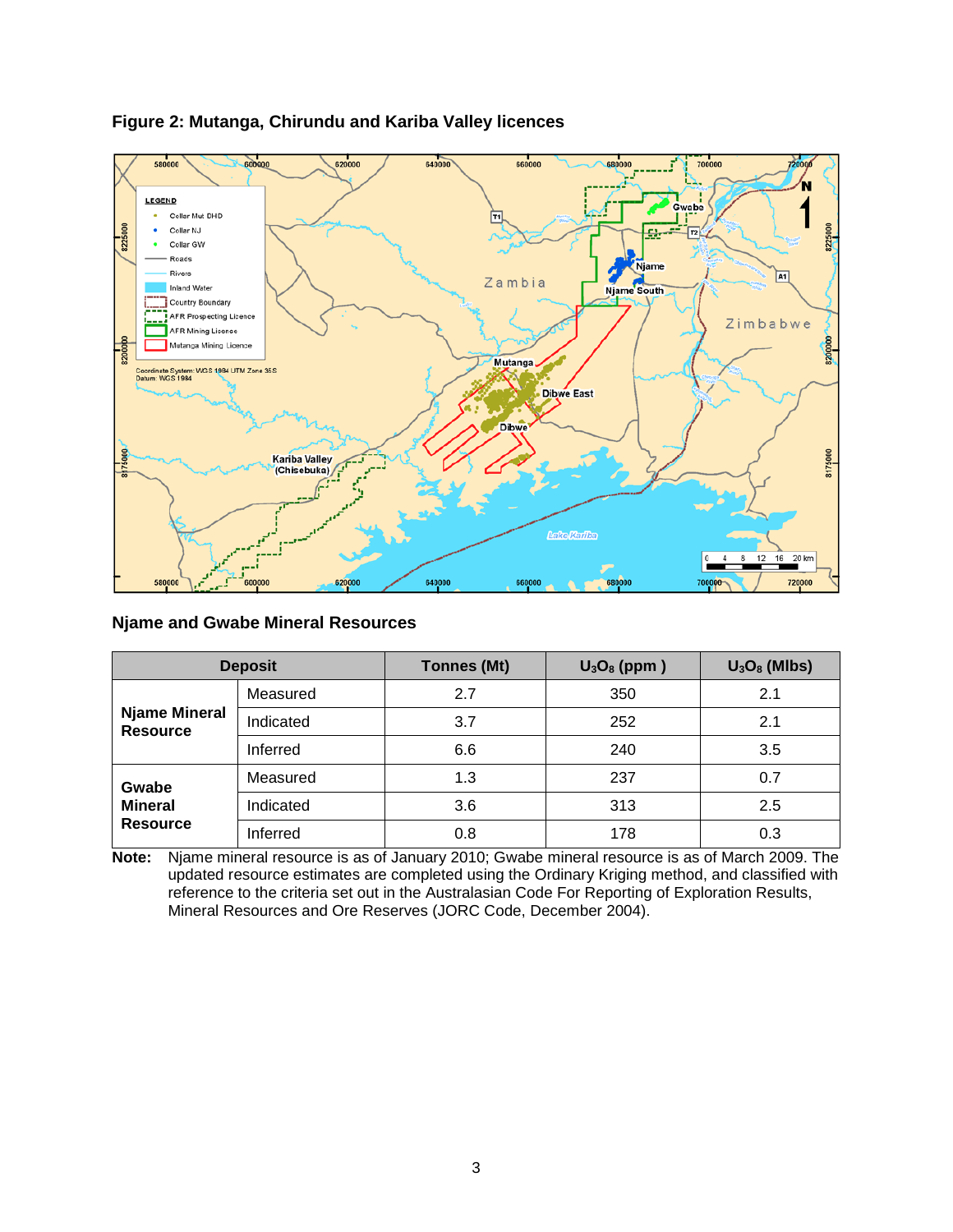## **Mutanga Uranium Project**

|                | $U_3O_8$<br>Lower<br><b>Cut-off</b> | <b>Measured</b>           |                | <b>Indicated</b>        |                | <b>Inferred</b>                        |                |                       |                      |                     |
|----------------|-------------------------------------|---------------------------|----------------|-------------------------|----------------|----------------------------------------|----------------|-----------------------|----------------------|---------------------|
| <b>Deposit</b> |                                     | $\widetilde{E}$<br>Tonnes | (ppm)<br>ပ္ခ်ဳ | (MIbs)<br><u>o</u><br>D | (Mt)<br>Tonnes | (ppm)<br>U <sub>3</sub> O <sub>8</sub> | (MIbs)<br>ပ္ဘီ | (Mt)<br><b>Tonnes</b> | (ppm)<br><u>ບໍລິ</u> | (MIIbs)<br>$O_3O_8$ |
| Mutanga        | 100                                 | 1.88                      | 481            | 2.0                     | 8.4            | 314                                    | 5.8            | 7.20                  | 206                  | 3.3                 |
| Mutanga Exts   | 200                                 |                           |                |                         |                |                                        |                | 0.50                  | 340                  | 0.4                 |
| Mutanga East   | 200                                 |                           |                |                         |                |                                        |                | 0.20                  | 320                  | 0.1                 |
| Mutanga West   | 200                                 |                           |                |                         |                |                                        |                | 0.50                  | 340                  | 0.4                 |
| <b>Dibwe</b>   | 100                                 |                           |                |                         |                |                                        |                | 17.00                 | 234                  | 9                   |
| Dibwe East     | 100                                 |                           |                |                         |                |                                        |                | 39.80                 | 322                  | 28.2                |
| <b>Total</b>   |                                     | 1.88                      | 481            | 2.0                     | 8.4            | 314                                    | 5.8            | 65.20                 | 287                  | 41.4                |

**Notes:** In order to comply with the requirement that a mineral resource must have reasonable prospects for economic extraction, a third party (Roscoe Postle and Associates, "RPA") prepared a preliminary conceptual Whittle pit optimization for reporting of mineral resources within the conceptual pit shell, based on a uranium price of \$70/lb  $U_3O_8$ .

Mutanga's mineral resources as at September 12, 2013 are classified in accordance with the Canadian Institute of Mining, Metallurgy and Petroleum's "CIM Definition Standards - For Mineral Resources and Mineral Reserves" in accordance with the requirements of National Instrument 43-101 "Standards of Disclosure for Mineral Projects" (the Instrument). Mineral reserve and mineral resource estimates reflect the company's reasonable expectation that all necessary permits and approvals will be obtained and maintained.

The Mineral Resource Statement was prepared Mr. Malcom Titley as the Qualified Person (QP) as defined by the CIM Definition Standards and Section 5.1 of National Instrument 43-101 – Standards of Disclosure for Mineral Projects, Form 43-101F1 and Companion Policy 43-101CP).

**Source:** Technical Report filed "NI 43-101 Technical Report Mineral Resource Estimates for the Mutanga Uranium Project, Denison Mines Corp Zambia Africa", dated September 12, 2013. Prepared by CSA Global (UK) Ltd for Denison Mines Corp.

Mineral Resources that are not mineral reserves do not have demonstrated economic viability. Mineral Resources are subject to infill drilling, permitting, mine planning, mining dilution and recovery losses, among other things, to be converted into mineral reserves. Due to the uncertainty associated with inferred mineral resources, it cannot be assumed that all or any part of an inferred mineral resource will ever be upgraded to indicated or measured mineral resources, including as a result of continued exploration.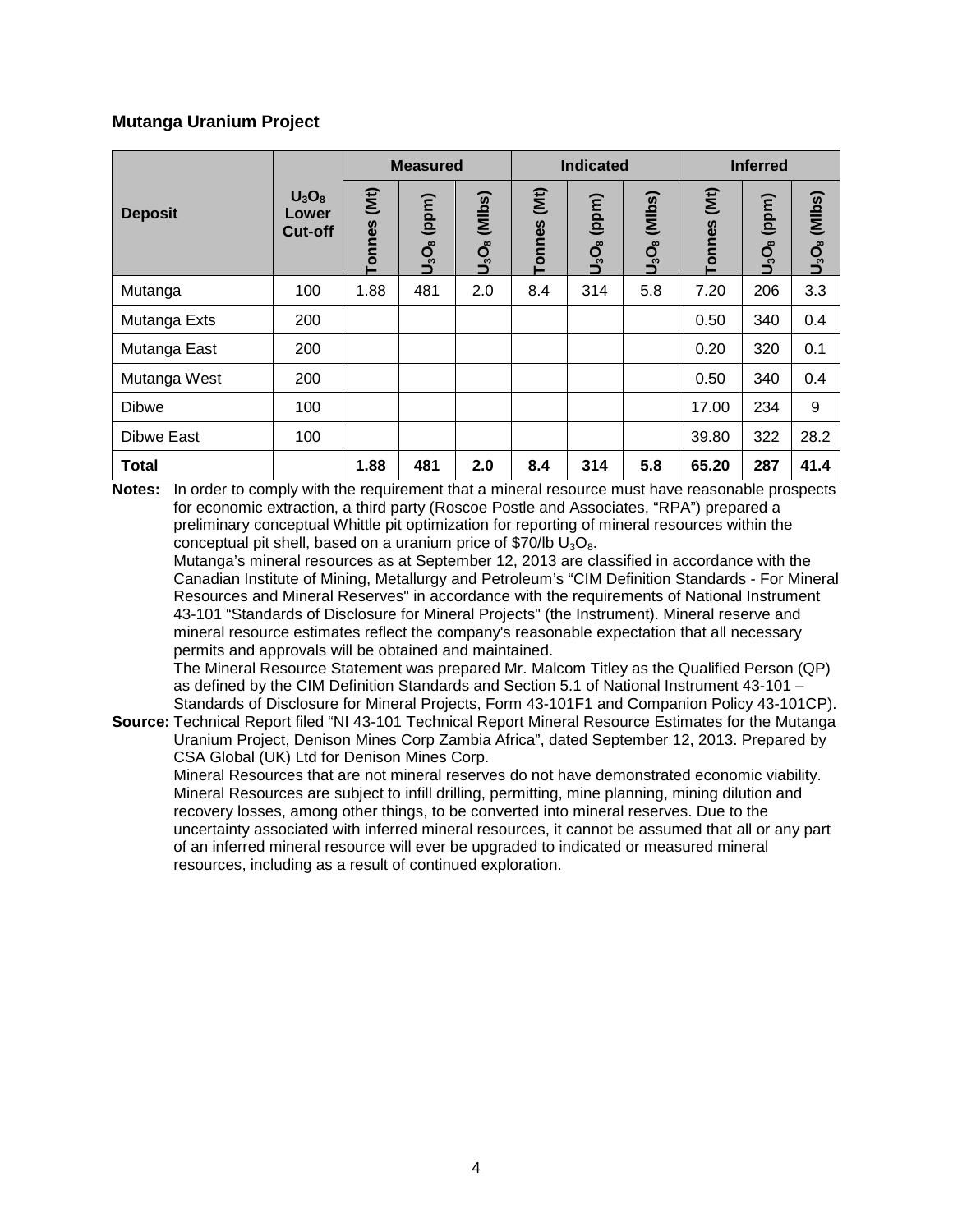#### **Qualified persons**

For GoviEx, the scientific and technical information disclosed in this release has been reviewed, verified and approved by Dr. Rob Bowell, a chartered chemist of the Royal Society of Chemistry, a chartered geologist of the Geological Society of London and Fellow of the Institute of Mining, Metallurgy and Materials, who is an independent Qualified Person under the terms of National Instrument 43-101 for uranium deposits.

For African Energy, the scientific and technical information disclosed in this release has been reviewed Dr. Frazer Tabeart (an employee and the Managing Director of African Energy), who is a member of The Australian Institute of Geoscientists. Dr. Tabeart has sufficient experience, which is relevant to the style of mineralization and type of deposit under consideration and to the activity which he is undertaking to qualify as a Competent Person under the 2012 Edition of the Australasian Code for reporting of Exploration Results, Mineral Resources and Ore Reserves. Dr. Tabeart consents to the inclusion of the data in the form and context in which it appears.

## **About GoviEx Uranium**

GoviEx is a mineral resource company focused on the exploration and development of uranium properties in Africa. GoviEx's principal objective is to become a significant uranium producer through the continued exploration and development of its flagship Mine Permitted Madaouela Project in Niger, its Mutanga Project in Zambia, and its other uranium properties in Africa.

#### **About African Energy**

The company is focused on the development of multiple integrated power projects in Botswana to meet the increasing demand for power in the southern African region.

#### **Information Contacts**

Website: www.goviex.com Govind Friedland, Executive Chairman Daniel Major, Chief Executive Officer +1 604-681-5529 [info@goviex.com](mailto:info@goviex.com)